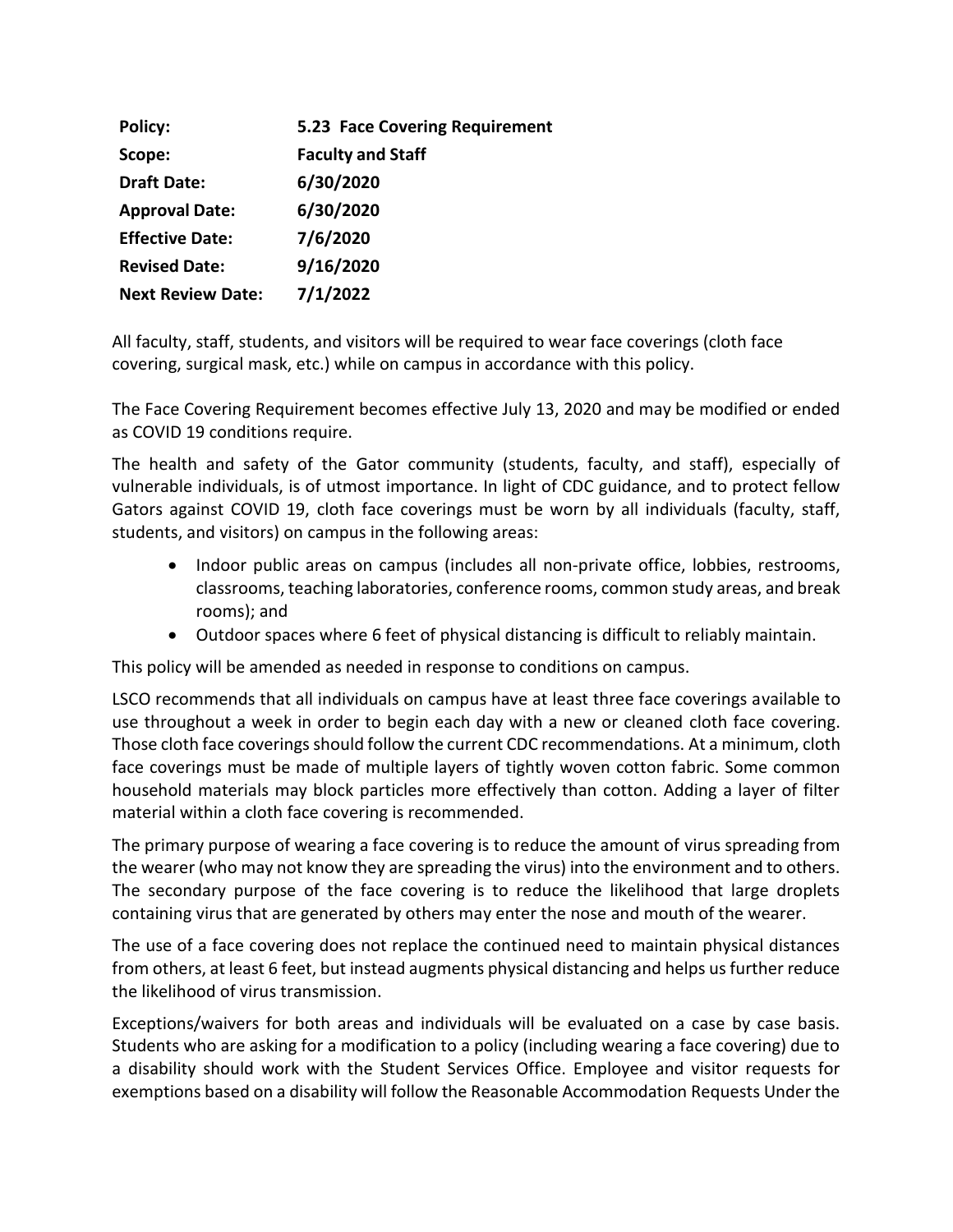Americans with Disabilities Act. For areas or occupations where wearing a face covering is not feasible and is not based on a disability, a request for an exception to this policy may be made by sending a written request to the [Executive Director of College Affairs](mailto:patty.collins@lsco.edu) that includes: the request, the reason that face coverings are not feasible, and the additional safety measures taken to further mitigate the risk in the absence of face coverings.

## **Face coverings made by an individual must meet the CDC guidelines:**

- fits snugly but comfortably against the side of the face
- completely covers the nose and mouth
- is secured with ties or ear loops
- includes multiple layers of fabric
- allows for breathing without restriction
- can be laundered and machine dried without damage or change to shape
- launder masks daily

## **Disposal face coverings:**

• disposal face coverings should be only be reused if they are not visible dirty, soiled or torn. Disposal face coverings should be place in a clean brown paper bag, plastic container, or bag for a few days prior to wearing again.

#### **Face Coverings NOT recommended:**

- Neck gaiters and simple bandanas, as they are single layer material and do not fit snug to the mouth and nose
- Face coverings with exhaust valves
- Scarves, which tend to be made of porous material
- Face shields in most cases. (Face shields do not protect the wearer from aerosols containing the virus, and others from an infected wearer. Face shields are appropriate in situations where close contact with a potentially infected person may expose the wearer to respiratory droplets caused by speech, cough, or sneezing.)

# **TIPS for wearing a face covering during the COVID 19 pandemic:**

- Face coverings must be used in conjunction with physical distancing (6 feet social distancing), engineering controls (barriers between people) and/or administrative controls (reduced number of people at events).
- Face coverings may reduce the spread of viruses and droplets from the wearer to others.
- Face coverings may reduce the likelihood that droplets from others enter the wearer's nose or mouth.
- Face coverings may reduce the spread of aerosols from asymptomatic and presymptomatic COVID 19 carriers.
- Face coverings become contaminated as you wear them, both from yourself and from the environment around you. You should treat them as contaminated and avoid selfcontamination or contamination of others by unsafe handling.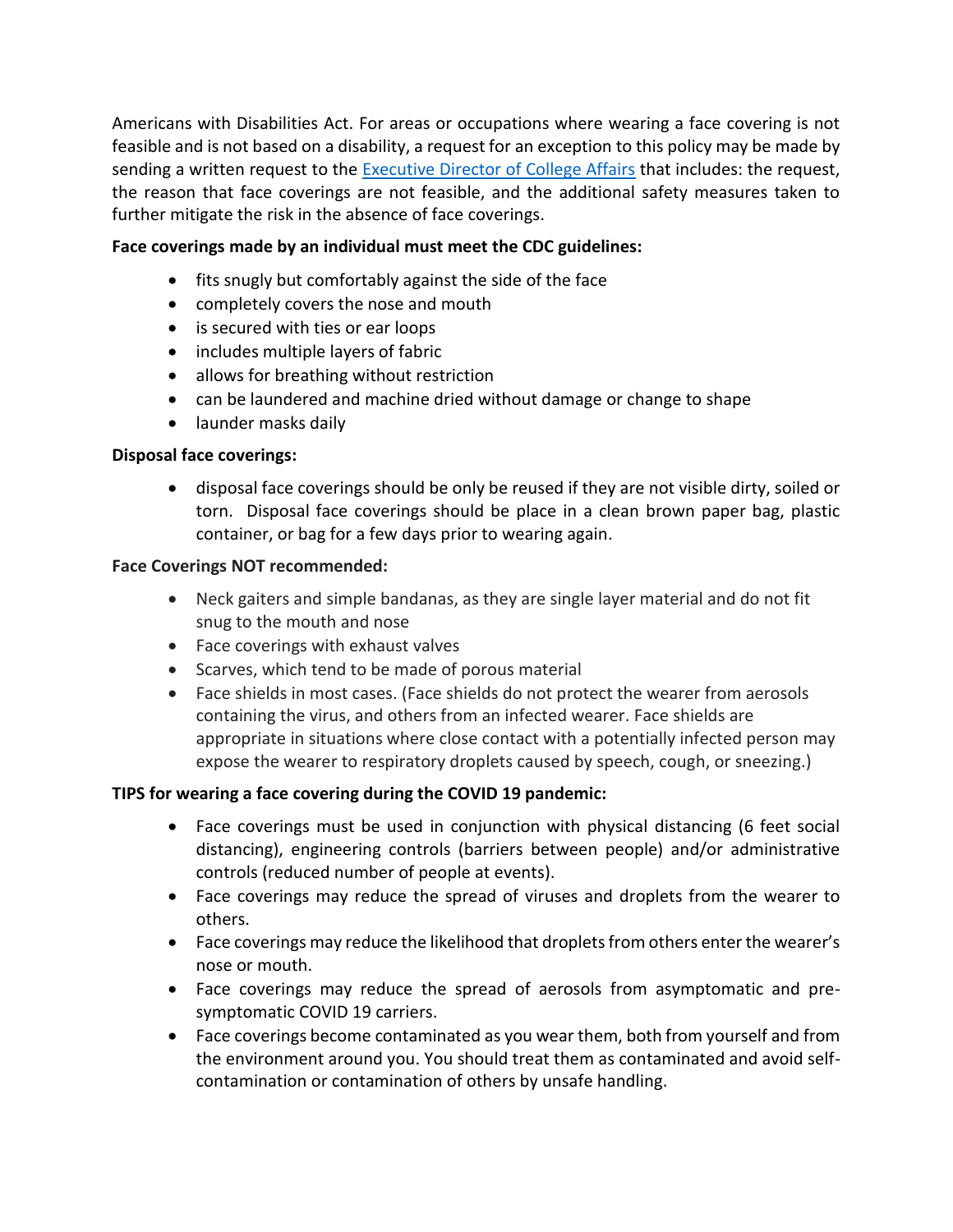• Remember to wash your hands frequently and to avoid touching your face as much as possible.

## **Face coverings must be put on properly:**

- Face coverings should fully cover your nose and mouth.
- Face coverings should be held in place firmly with straps.
- When you are putting on a face covering, do so by the straps and adjust the covering to cover your nose and mouth, being careful not to touch your face in the process.
- Once your covering is in place, wash your hands, and wash your hands after each time you adjust your covering.

## **Face coverings must be taken off properly to avoid self-contamination:**

- Remove face coverings by the straps and move it gently away from your face. Be careful not to touch your eyes, nose, and mouth when removing.
- If your face covering is disposable, then promptly throw it away; do not place it into your pocket, backpack or where it may contaminate your belongings.
- If you have a disposable face covering that you have to reuse, it should be only be reused if they are not visible dirty, soiled or torn. Disposal face coverings should be place in a clean brown paper bag, plastic container, or bag for a few days prior to wearing again.
- If you have a reusable cloth face covering, make sure you wash it after each use (a washing machine is fine). Learn more about how to wash your face covering ([https://www.cdc.gov/coronavirus/2019-ncov/prevent-getting-sick/how-to-wash-cloth](https://www.cdc.gov/coronavirus/2019-ncov/prevent-getting-sick/how-to-wash-cloth-face-coverings.html)[face-coverings.html](https://www.cdc.gov/coronavirus/2019-ncov/prevent-getting-sick/how-to-wash-cloth-face-coverings.html)).
- Wash your hands after handling a used face covering.

# **Compliance:**

- The first step in increasing compliance with our face covering requirement is for all of us to demonstrate the behavior ourselves. Secondly, we all need to become comfortable giving a polite reminder in passing to a student, employee, or visitor who fails to follow the campus face covering policy. For example, for someone who is not wearing a face covering, you might say, "Excuse me, I wanted to let you know that face coverings are required at LSCO." There is no need to feel self-conscious about making such a remark, nor is there the need to demand action or wait for a reply. Let's all follow these simple suggestions to ensure compliance and protection of our Gator Community.
- Noncompliance with face covering requirements will be handled through existing employee discipline, faculty discipline, and student judicial processes.
- If it is the first time a student is not wearing a face covering, instructors are advised to remind the student and the entire class about the policy and the Gator Respect Statement. Students can be instructed where they can get a face covering in the event they have forgotten to bring one to campus. Please note that an instructor has authority and discretion in managing the classroom environment, including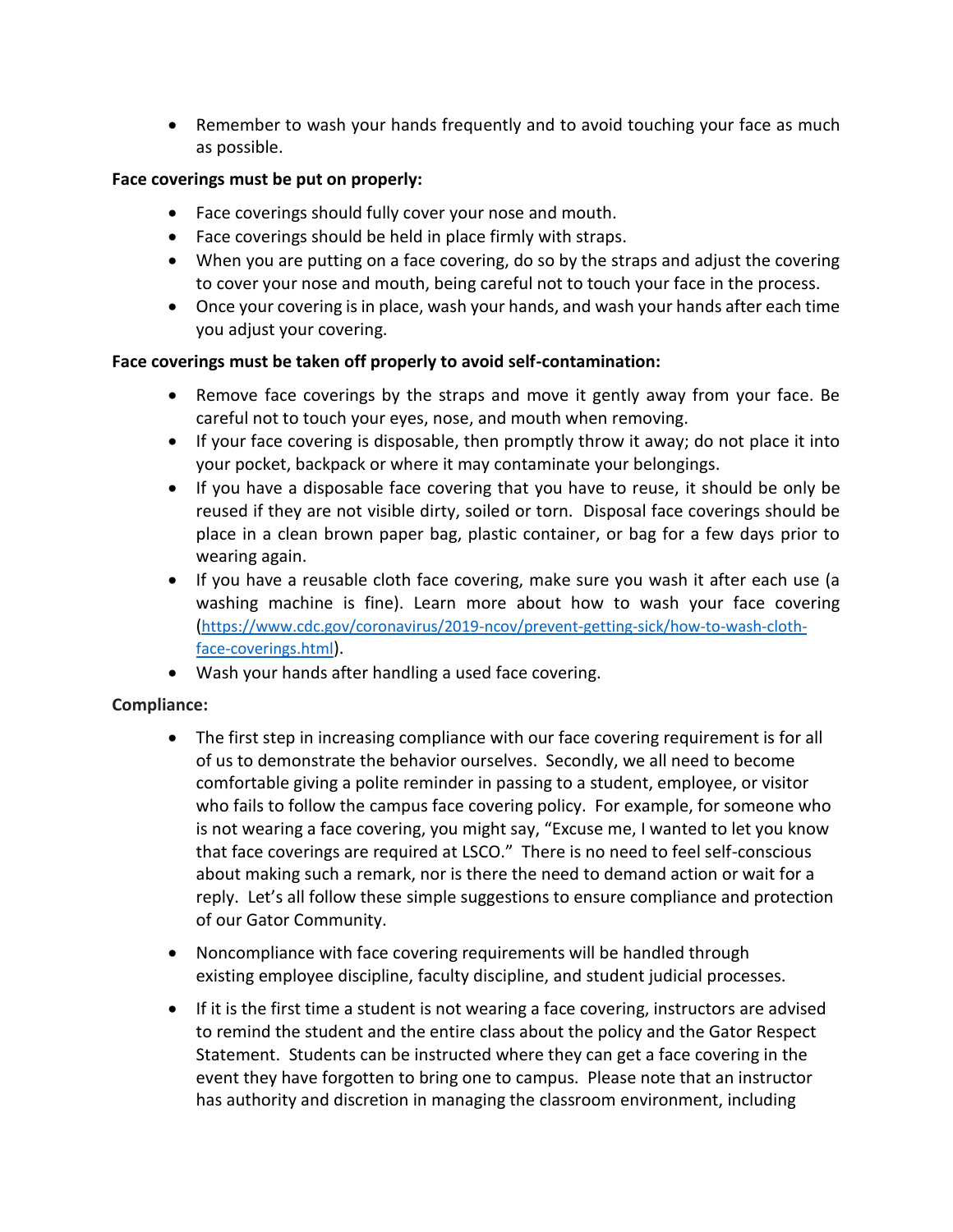handling issues related to face covering noncompliance. If a student repeatedly violates the face covering policy, the instructor is advised to refer them to the Dean of Student Services.

- If a staff employee is repeatedly witnessed not following the face covering policy, please contact the staff employee's supervisor, or contact human resources if the supervisor is unavailable.
- If a faculty member is repeatedly witnessed not following the face covering policy, please contact the faculty member's Dean, or contact the Office of the Provost if the Dean is unavailable.
- We understand some people may disapprove of wearing a mask. While the college respects those individual opinions, research has shown that wearing a face mask is the most important, and a potentially life-saving tool to slow the spread of COVID-19. We did not take the decision to require face coverings lightly. In the interest of public health, however, we are committed to this practice for the greater good of the community.
- Some people who disagree with the concept of requiring face coverings have called it "unconstitutional." However, to be unconstitutional, a restriction must infringe a fundamental right such as freedom of speech or invasion of privacy or otherwise treat people unequally. Requiring faculty, staff, students, and visitors to wear face covering in a campus building, is a narrowly tailored and minimally intrusive mechanism, which is justified by the significance of the college's interest in helping to stop the spread of a highly contagious and deadly virus for the safety of the campus community.

#### **Related Information:**

- [How to Make Cloth Face Coverings](https://www.cdc.gov/coronavirus/2019-ncov/prevent-getting-sick/how-to-make-cloth-face-covering.html)
- [Use of Cloth Face Coverings to Help Slow the Spread of COVID-19](https://www.cdc.gov/coronavirus/2019-ncov/prevent-getting-sick/diy-cloth-face-coverings.html)
- [Recommendation Regarding the Use of Cloth Face Coverings, Especially in Areas of](file://///datastore/pcollins3/Human%20Resources/Administrative%20Policies%20and%20Procedures/Policy%20Changes%20FY2018/•%09https:/www.cdc.gov/coronavirus/2019-ncov/prevent-getting-sick/cloth-face-cover.html)  [Significant Community-Based Transmission](file://///datastore/pcollins3/Human%20Resources/Administrative%20Policies%20and%20Procedures/Policy%20Changes%20FY2018/•%09https:/www.cdc.gov/coronavirus/2019-ncov/prevent-getting-sick/cloth-face-cover.html)
- [How to Safely Wear and Take Off a Cloth Face Covering](file://///datastore/pcollins3/Human%20Resources/Administrative%20Policies%20and%20Procedures/Policy%20Changes%20FY2018/•%09https:/www.cdc.gov/coronavirus/2019-ncov/downloads/cloth-face-covering.pdf)